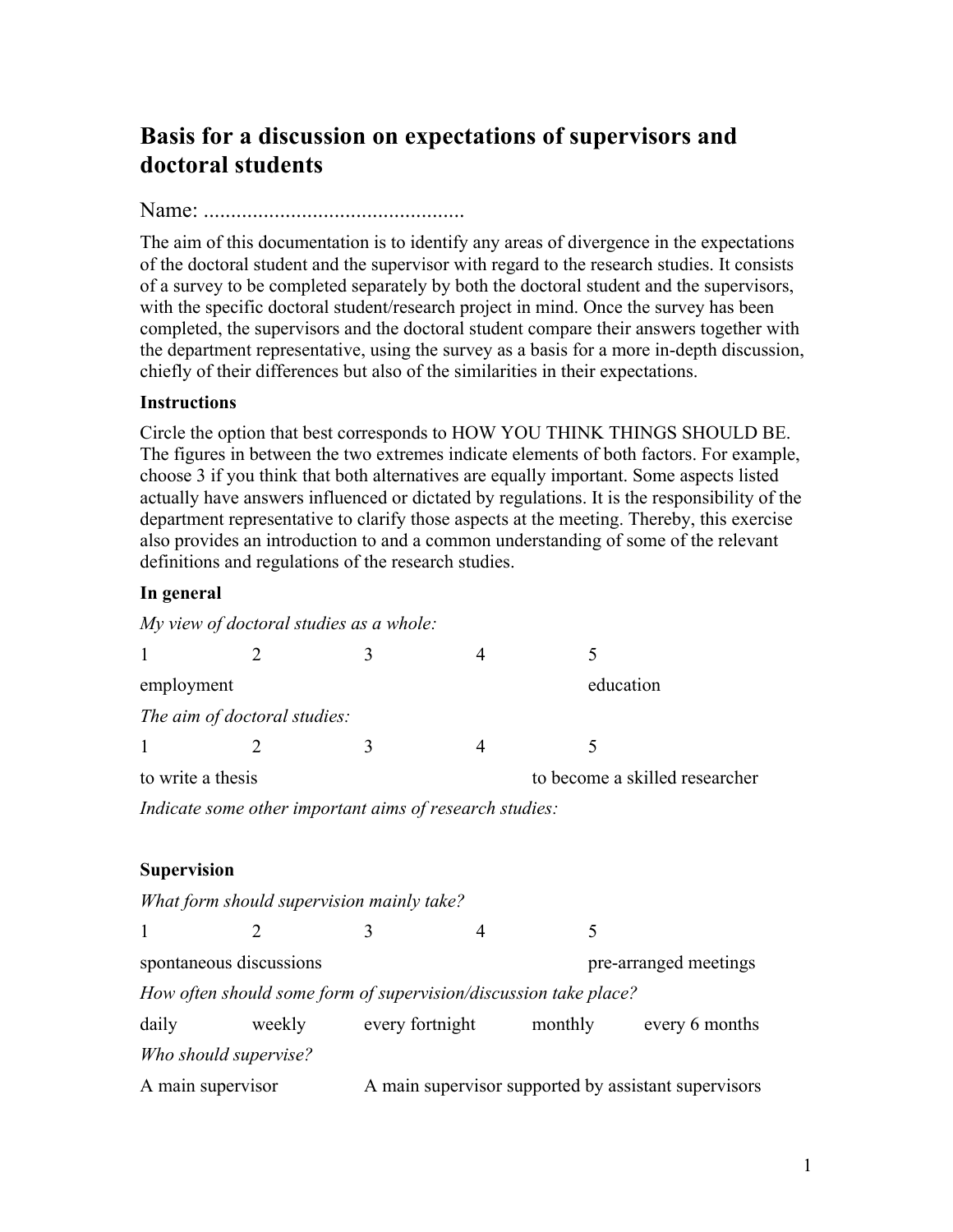*Who takes the initiative for supervision?*  $1 2 3 4 5$ the supervisor the doctoral student the doctoral student *How fast is it reasonable for the supervisor to give feedback on a manuscript?* 1 day 2 days 3 days 1 week 2 weeks 1 month *Who is responsible for the individual study plan?*  $1 2 3 4 5$ the supervisor the doctoral student *Research work should be done:*  $1 2 3 4 5$ according to a fixed schedule with deadlines freely *If there are deadlines, who sets them?*  $1 2 3 4 5$ the supervisor the doctoral student **Research** *Who defines the original research project?*  $1 2 3 4 5$ the supervisor the doctoral student *Who runs the research project (attends meetings, makes contacts, etc.)?*  $1 2 3 4 5$ the supervisor the doctoral student *Who is responsible for solving scientific problems?*  $1 2 3 4 5$ the supervisor the doctoral student *Who solves practical problems (equipment, field work, logistics, etc.)?*  $1 2 3 4 5$ the supervisor the doctoral student **The thesis** *Who decides on the contents of the thesis?*  $1 2 3 4 5$ 

the supervisor the doctoral student

2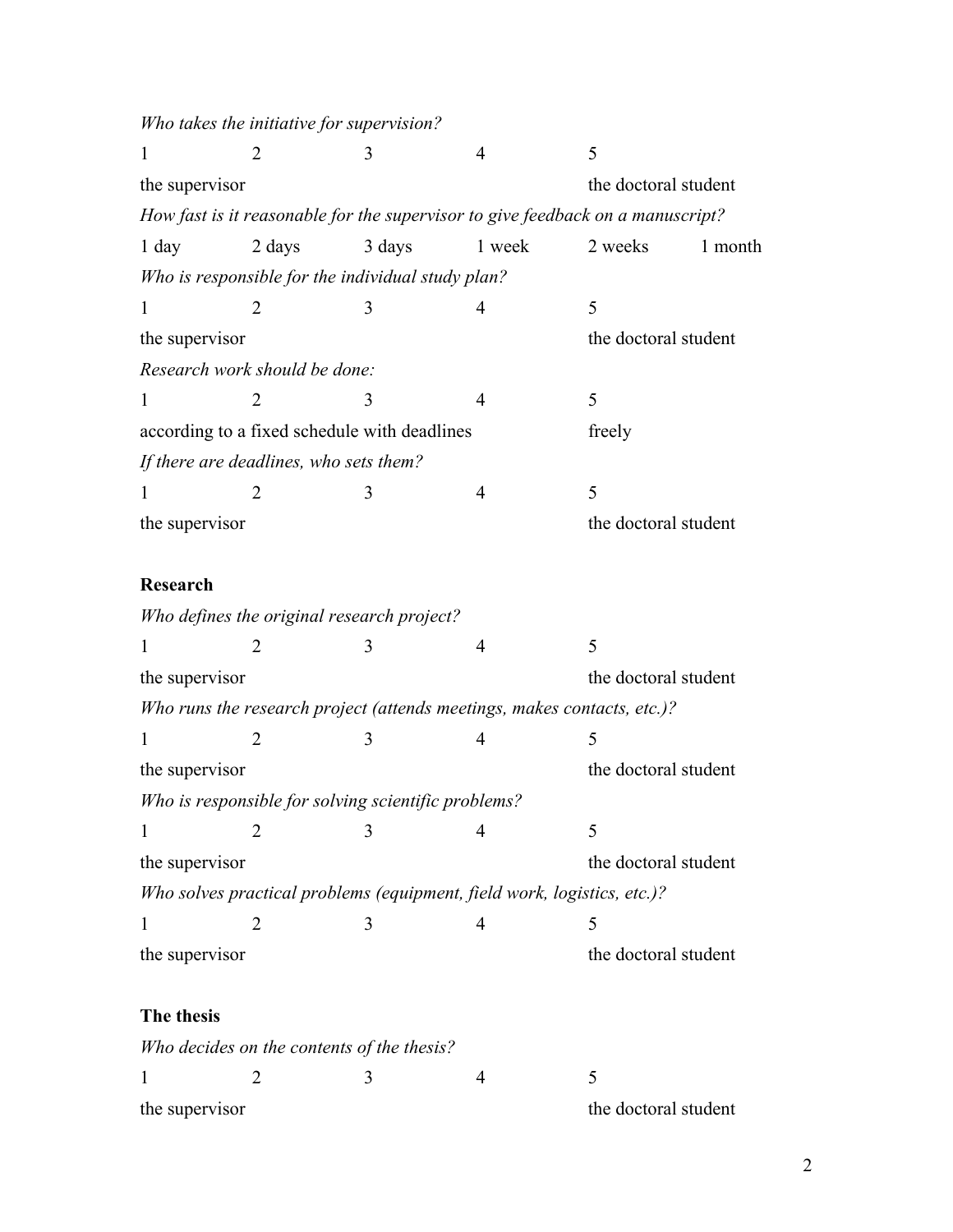*The doctoral student can decide on the form of the thesis (compilation thesis or monograph):*  $1 2 3 4 5$ to a low degree to a high degree *The doctoral student can decide on the length of the thesis (number of articles or chapters):*  $1 2 3 4 5$ to a low degree to a high degree *How do you think the research work should and will be carried out?*  $1 2 3 4 5$ independently together with others **Publication/copyright etc.** *Who owns the rights to the research findings of the doctoral student?*  $1 2 3 4 5$ The dept/University the supervisor the doctoral student *Who has the right to publish the doctoral student's research findings?*  $1 2 3 4 5$ the supervisor the doctoral student *The doctoral student's material should be published:*  $1 2 3 4 5$ together with the supervisor/colleagues by the doctoral student him/herself *Ethical issues affect research:*  $1 2 3 4 5$ to a low degree to a high degree **Funding** *Who applies for funding for ongoing project costs (material, field work, etc.)?*  $1 2 3 4 5$ the project director/supervisor the doctoral student *Who applies for funding for travel to conferences, workshops, etc.?*  $1 2 3 4 5$ the project director/supervisor the doctoral student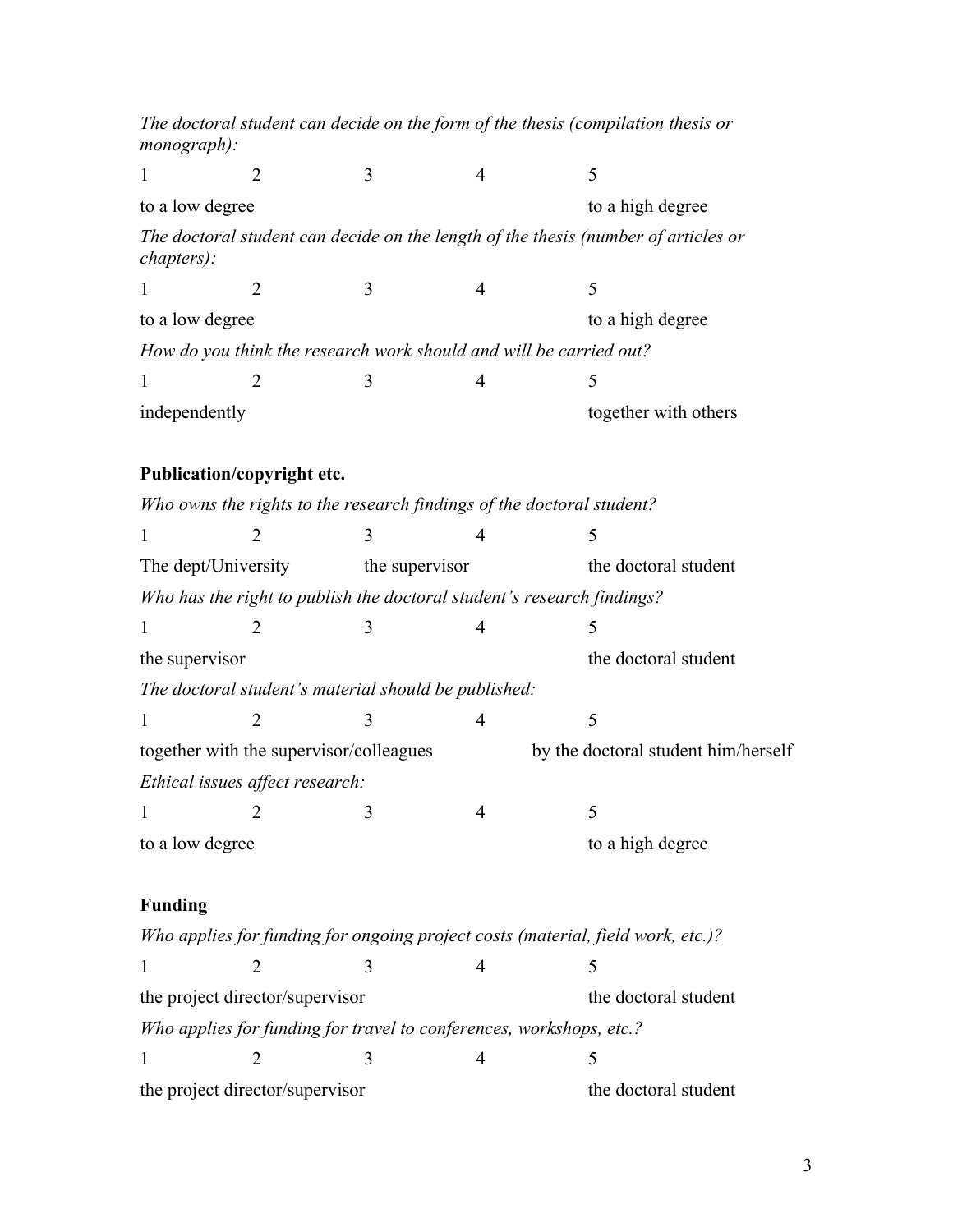## **The workplace**

|                                      |                                    | Access to a personal computer/telephone/fax etc.:             |                                              |                                                                                         |  |
|--------------------------------------|------------------------------------|---------------------------------------------------------------|----------------------------------------------|-----------------------------------------------------------------------------------------|--|
| 1                                    | $\overline{2}$                     | 3                                                             | $\overline{4}$                               | 5                                                                                       |  |
| should be ready at the workplace     |                                    |                                                               | arranged by the doctoral student him/herself |                                                                                         |  |
| $etc.$ ):                            |                                    |                                                               |                                              | Work may be carried out elsewhere for certain periods (fieldwork, other study location, |  |
| 1                                    | $\overline{2}$                     | 3                                                             | 4                                            | 5                                                                                       |  |
| Likely/desirable                     |                                    |                                                               |                                              | Unlikely/undesirable                                                                    |  |
|                                      | <b>Working hours/leave</b>         |                                                               |                                              |                                                                                         |  |
| Working hours:                       |                                    |                                                               |                                              |                                                                                         |  |
| 1                                    | $\overline{2}$                     | 3                                                             | $\overline{4}$                               | 5                                                                                       |  |
|                                      | strict working hours               |                                                               |                                              | flexible working hours                                                                  |  |
| Annual leave:                        |                                    |                                                               |                                              |                                                                                         |  |
| $\mathbf{1}$                         | $\overline{2}$                     | 3                                                             | $\overline{4}$                               | 5                                                                                       |  |
| set leave (taken mainly in July)     |                                    |                                                               |                                              | leave taken freely                                                                      |  |
|                                      |                                    | Working longer than normal working hours:                     |                                              |                                                                                         |  |
| 1                                    | $\overline{2}$                     | 3                                                             | $\overline{4}$                               | 5                                                                                       |  |
| right                                |                                    |                                                               |                                              | wrong                                                                                   |  |
| <b>Courses</b>                       |                                    |                                                               |                                              |                                                                                         |  |
|                                      |                                    | Who decides which courses the doctoral student should attend? |                                              |                                                                                         |  |
| 1                                    | 2                                  | 3                                                             | 4                                            | 5                                                                                       |  |
| the supervisor                       |                                    |                                                               |                                              | the doctoral student                                                                    |  |
|                                      | The courses are to be chosen:      |                                                               |                                              |                                                                                         |  |
| 1                                    | $\overline{2}$                     | 3                                                             | 4                                            | 5                                                                                       |  |
| narrowly within the area of research |                                    |                                                               |                                              | broadly within the entire subject area                                                  |  |
| <b>Teaching</b>                      |                                    |                                                               |                                              |                                                                                         |  |
|                                      | The doctoral student should teach: |                                                               |                                              |                                                                                         |  |
| 1                                    | $\overline{2}$                     | 3                                                             | 4                                            | 5                                                                                       |  |
|                                      | as little as possible              |                                                               |                                              | as much as possible                                                                     |  |